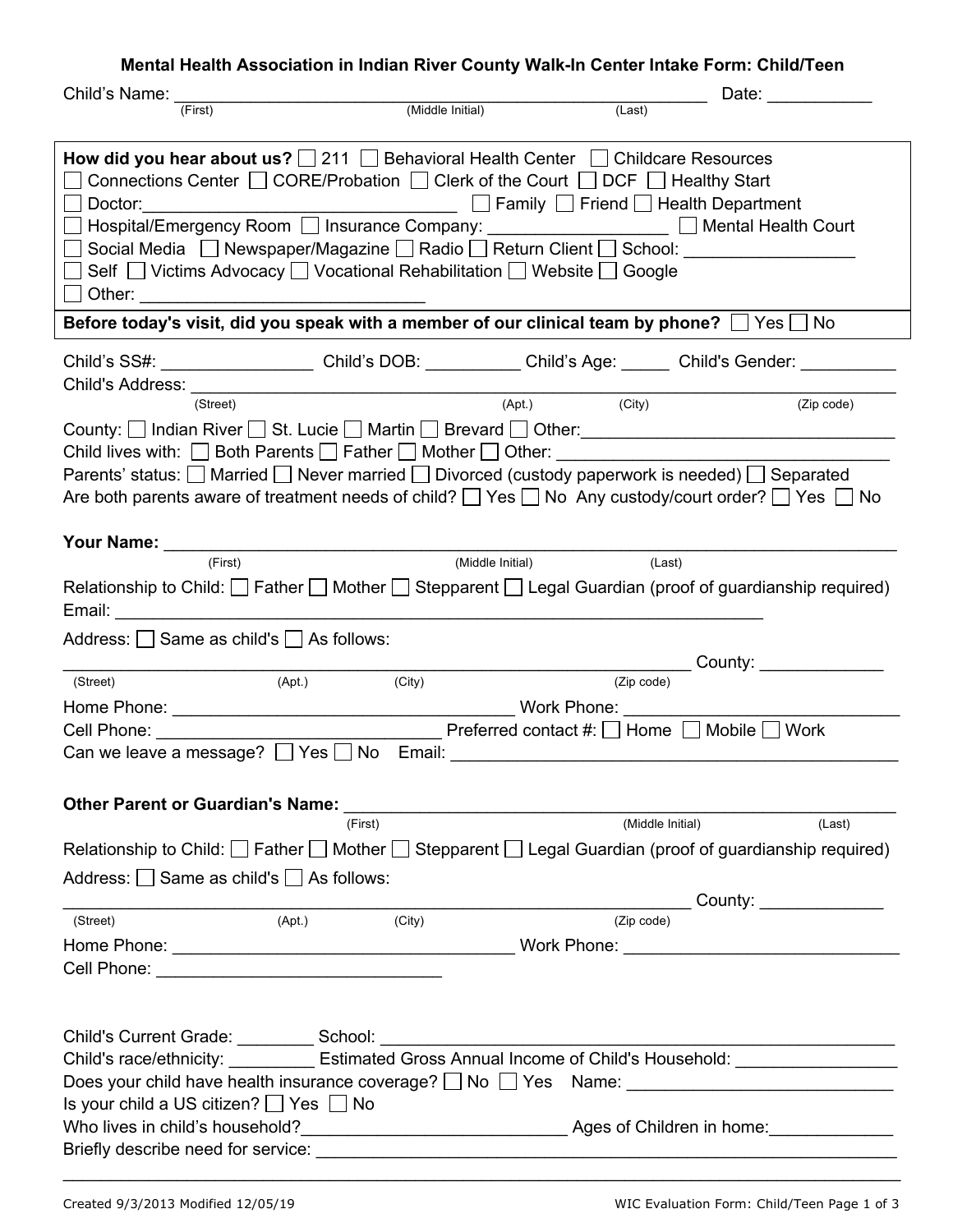|                                                                                                                                                                                                                                                                                                                                                                                                                                                                                     | Mental Health Association in Indian River County Walk-In Center Intake Form: Child/Teen   |        |       |  |  |
|-------------------------------------------------------------------------------------------------------------------------------------------------------------------------------------------------------------------------------------------------------------------------------------------------------------------------------------------------------------------------------------------------------------------------------------------------------------------------------------|-------------------------------------------------------------------------------------------|--------|-------|--|--|
| Child's Name:                                                                                                                                                                                                                                                                                                                                                                                                                                                                       |                                                                                           |        | Date: |  |  |
| (First)                                                                                                                                                                                                                                                                                                                                                                                                                                                                             | (Middle Initial)                                                                          | (Last) |       |  |  |
| Are you seeking care due to an accident (auto, home, work, slip/fall) or symptoms due to an accident? $\Box$ Yes $\Box$ No<br>What services for your child are you looking for? $\Box$ Community Resources $\Box$ Counseling $\Box$ Group Therapy<br>$\Box$ Parenting support $\Box$ Psychiatric Evaluation $\Box$ Psycho-educational Testing $\Box$ Psychotropic Medication<br>Do your child have a prescriber for mental health meds? □ No □ Yes Provider: ______________________ |                                                                                           |        |       |  |  |
| Current Medication Taken by Child Dosage & Times per Day Why Taken? Monescribes?                                                                                                                                                                                                                                                                                                                                                                                                    |                                                                                           |        |       |  |  |
|                                                                                                                                                                                                                                                                                                                                                                                                                                                                                     |                                                                                           |        |       |  |  |
| Has your child ever threatened/attempted suicide $\Box$ Yes $\Box$ No (If yes, # of attempts $\Box$ # of threats $\Box$ )<br>Describe:                                                                                                                                                                                                                                                                                                                                              |                                                                                           |        |       |  |  |
| Has your child ever been Baker Acted or Psychiatrically Hospitalized or in Inpatient Care? $\Box$ Yes $\Box$ No<br>Describe:                                                                                                                                                                                                                                                                                                                                                        |                                                                                           |        |       |  |  |
| Has your child had outpatient treatment (individual /group therapy, counseling, psychiatry)? $\Box$ Yes $\Box$ No<br>Describe:                                                                                                                                                                                                                                                                                                                                                      |                                                                                           |        |       |  |  |
| Does your child or family have pending/current legal issues (charges, court, custody, DCF)? [ Yes   No<br>Describe:                                                                                                                                                                                                                                                                                                                                                                 | <u> 1980 - Johann Barbara, martxa alemaniar a</u>                                         |        |       |  |  |
| Does your child have access to any weapons? □ Yes □ No Describe:                                                                                                                                                                                                                                                                                                                                                                                                                    | (Our office is a weapon free environment. No weapons of any kind can be brought on site.) |        |       |  |  |
| Does your child share/report/display current harm to self? $\Box$ Yes $\Box$ No<br>Describe:                                                                                                                                                                                                                                                                                                                                                                                        |                                                                                           |        |       |  |  |
| Does your child share/report/display current harm to anyone else? $\Box$ Yes $\Box$ No<br>Describe: <u>______________________</u>                                                                                                                                                                                                                                                                                                                                                   |                                                                                           |        |       |  |  |
| Do you have any concerns about alcohol or drug use by your child? $\Box$ N/A $\Box$ Yes [<br>⊟ No<br>Describe: the contract of the contract of the contract of the contract of the contract of the contract of the contract of the contract of the contract of the contract of the contract of the contract of the contract of the                                                                                                                                                  |                                                                                           |        |       |  |  |
| Does your child have medical problems affecting mental health? □ N/A □ Yes □ No<br>Describe:                                                                                                                                                                                                                                                                                                                                                                                        |                                                                                           |        |       |  |  |
| Does your child or family have current stressors affecting mental health? □ N/A □ Yes □ No                                                                                                                                                                                                                                                                                                                                                                                          |                                                                                           |        |       |  |  |
| Has your child had a recent experience which was traumatic? $\Box$ Yes $\Box$ No<br>Describe:                                                                                                                                                                                                                                                                                                                                                                                       |                                                                                           |        |       |  |  |
| Are you and your child safe in your current environment? D Yes D No Describe concerns: ____________                                                                                                                                                                                                                                                                                                                                                                                 |                                                                                           |        |       |  |  |
| Child's Height: ________________________________Child's Weight: _________________                                                                                                                                                                                                                                                                                                                                                                                                   |                                                                                           |        |       |  |  |
| Child's current eating habits (Check all that apply): $\Box$ Healthy food choices $\Box$ Poor food choices<br>□ 3 meals a day □ 2 meals a day □ Skipping meals □ Decreased appetite □ Overeating □ Purging<br>Child's current sleeping habits (Check all that apply): $\Box$ Restful $\Box$ 8 hrs. or more $\Box$ 8 hrs. $\Box$ 6-8 hrs.<br>$\Box$ 4-6 hrs. $\Box$ Can't sleep $\Box$ Trouble falling asleep $\Box$ Toss and turn $\Box$ Nightmares $\Box$ Oversleeping             |                                                                                           |        |       |  |  |
| What has helped with the concerns you described (or what has helped in the past)?                                                                                                                                                                                                                                                                                                                                                                                                   |                                                                                           |        |       |  |  |
|                                                                                                                                                                                                                                                                                                                                                                                                                                                                                     |                                                                                           |        |       |  |  |

\_\_\_\_\_\_\_\_\_\_\_\_\_\_\_\_\_\_\_\_\_\_\_\_\_\_\_\_\_\_\_\_\_\_\_\_\_\_\_\_\_\_\_\_\_\_\_\_\_\_\_\_\_\_\_\_\_\_\_\_\_\_\_\_\_\_\_\_\_\_\_\_\_\_\_\_\_\_\_\_\_\_\_\_\_\_\_\_

Signature | Date | Date | Date | Date | Date | Date | Date | Date | Date | Date | Date | Date | Date | Date | Date | Date | Date | Date | Date | Date | Date | Date | Date | Date | Date | Date | Date | Date | Date | Date |